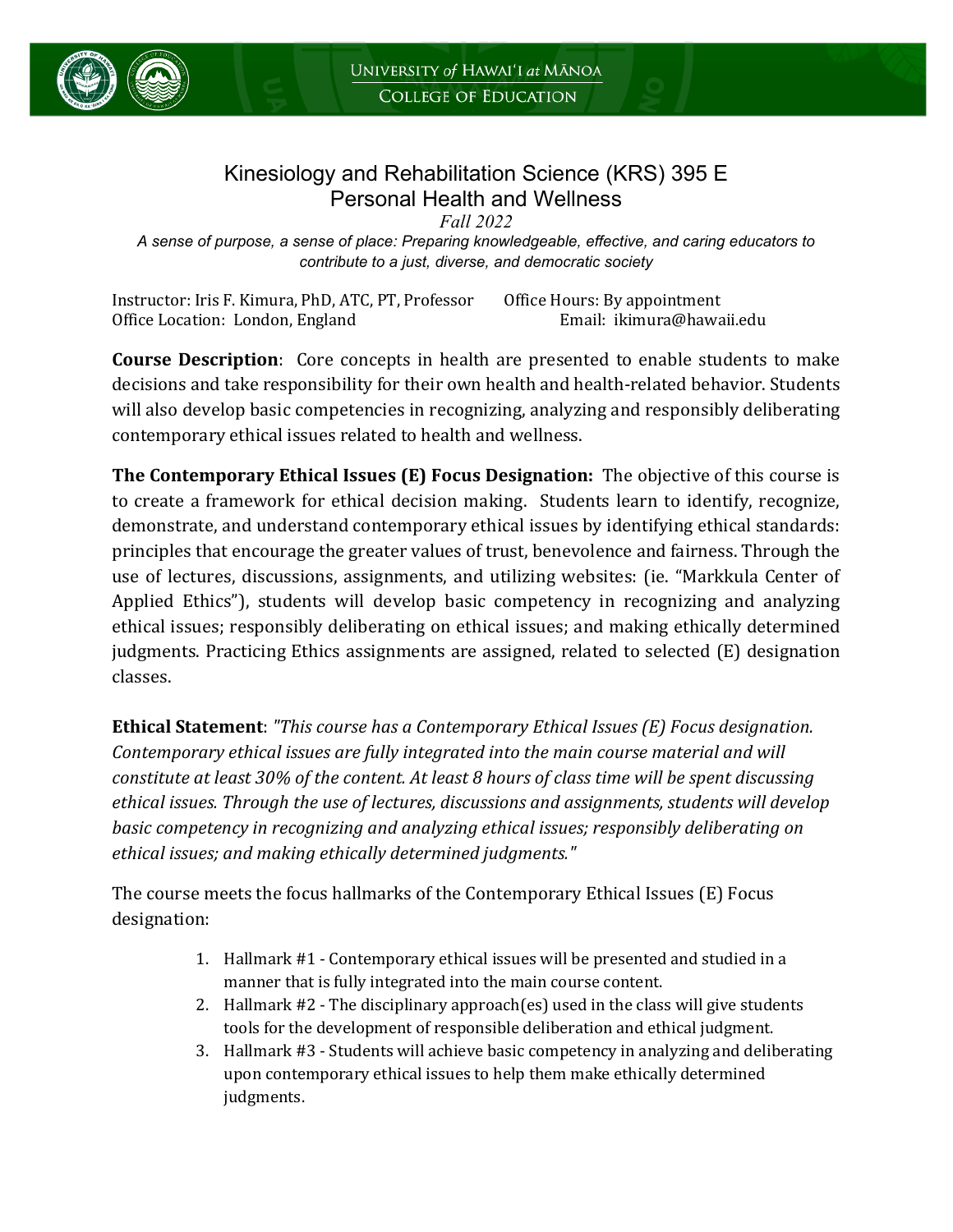

- 4. Hallmark #4 The equivalent of one semester credit-hour or 30% of a 3-credit course will be devoted to contemporary ethical issues.
- 5. Hallmark #5 A minimum of 8 hours of class time will be spent in discussing contemporary ethical issues.

**I. Conceptual Framework of the College of Education:** This course is designed to support the College of Education's conceptual framework and its core values:

*A sense of purpose, a sense of place: Preparing knowledgeable, effective, and caring educators to contribute to a just, diverse, and democratic society –* The College of Education envisions a community of educators who provide innovative research, teaching, and leadership in an effort to further the field of education and prepare professionals to contribute to a just, diverse, and democratic society.

## **II. Description of Course Content and Student Learning Outcomes:**

- Statement of General Goals:
	- o To enhance global understanding and acceptance of how environment, including but not limited to: culture, history, ethnicity, government affect personal fitness, lifestyle, healthcare, morality, morbidity, mortality, and quality of life decisions.
	- o To provide comprehensive coverage of personal health and wellness issues and to apply critical thinking skills to everyday situations that relate to ethical principles.
	- $\circ$  To provide basic coverage of ethical difficulties in healthcare issues among UK and European provides.
	- o To provide basic coverage of healthcare outcome differences between the US and UK (ie. National = private vs. public, medical cost overage) for individuals.
	- $\circ$  Invite local (UK) healthcare providers (nutritionist/dieticians, nurses, medical practitioners, psychologist, medical financial advisors)
- Statement of Course Content:
	- o Refer to "Projected Course Content/Timeline, list of topics." Note that specific "FOCUS - Ethical Issues" topics are notated with (E).
	- o Demonstrate awareness of how one's cultural values (i.e. financial status/class, religion, ethnicity, heritage, lifestyle, sexual orientation, history, monarchy vs democracy vs. combination = Hawaiian vs. English) may impact and/or bias health care.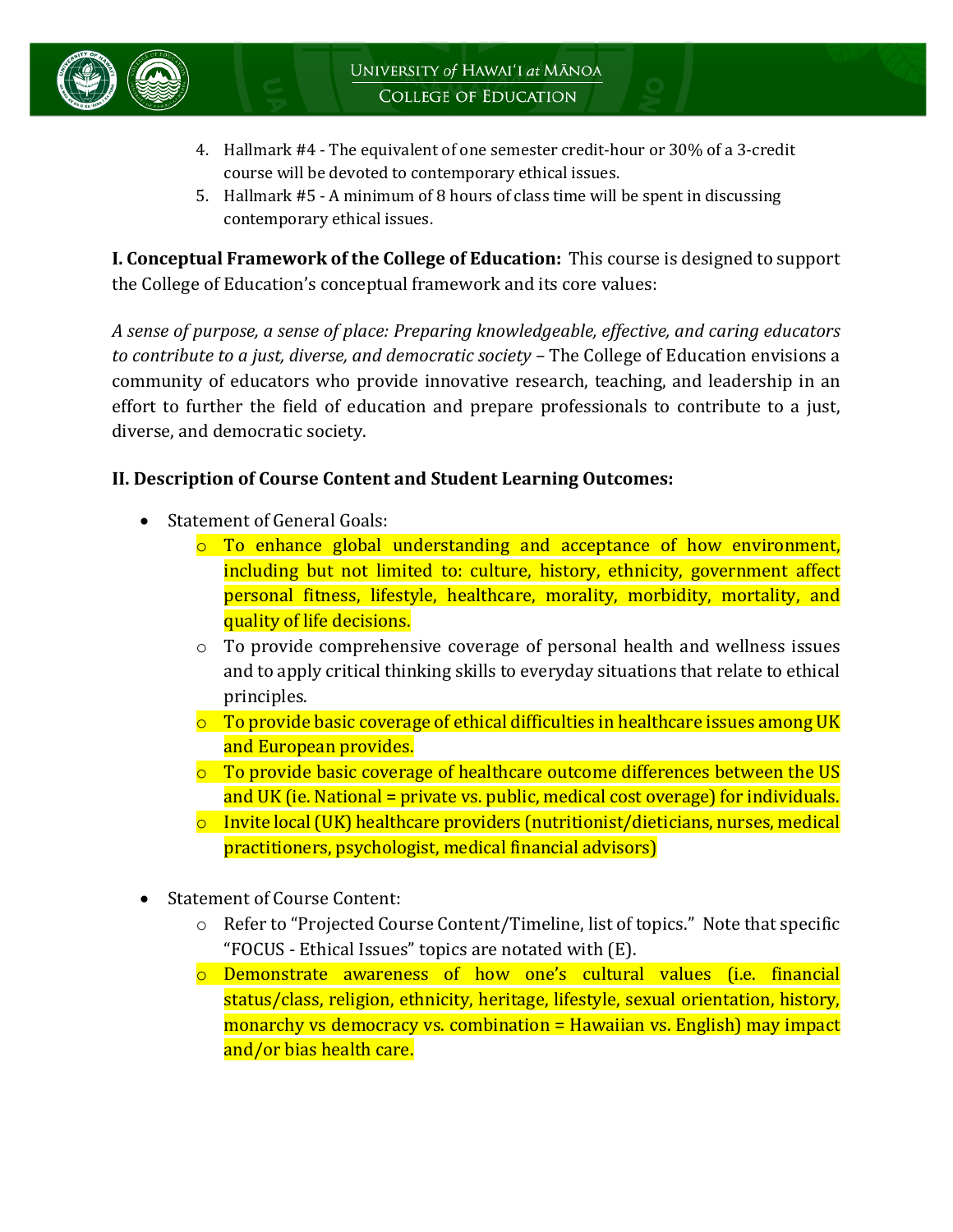

- o Demonstrate knowledge that one's diversity may influence/bias healthcare availability (i.e. discrimination, harassment, safety, privacy, allocation of medications/donor organs, confidentiality, DNR, etc).
- o Demonstrate awareness and knowledge regarding how to communicate effectively and appropriately with diverse individuals to provide appropriate healthcare and health care education (i.e. discrimination, harassment)
- o Demonstrate awareness, capacity/ability to evaluate, analyze, healthcare treatment issues (i.e. physician-assisted suicide, end of life issues, favoritism, nepotism, authority, confidentiality) regardless of disparate views.
- Statement of Course Objectives:
	- o Students will study the factors that influence the health of the individual with emphasis on the prevention of health problems and promoting wellness. The course is set up as a practicum in training persons to be better educated about personal health and wellness in the mind, body, and spirit.
	- $\circ$  Students' personal health/fitness project and journal assignment will reveal cultural differences between and among students via class/small groups discussions and the final individual class presentation.
	- $\circ$  Students will be able to explain, discuss, and describe the components that affect health and wellness, the role these factors play in positive/negative wellness, and ethics associated with these factors by utilizing case studies, judicial opinions, statutes, codes of ethics, film, and guest speaker presentations.
	- $\circ$  Students will be able to take part in small and large group presentations and discussions, oral presentations, and outside assignments and projects that correspond to the concepts of the course, while recognizing, analyzing, and summarizing the related ethical considerations, for the development of responsible ethical judgments.

## **III. Required Texts**

Core Concepts in Health by Insel and Roth, 17th Edition, McGraw-Hill Loose-leaf (16th ed. ISBN 978-1-260-15347-7). Hard copy or electronic versions are available.

#### **IV. Course Assignments, Assessment and Grading**

- Academic Requirements
	- o Two Exams (non-cumulative)
	- o Class projects and take-home assignments
		- Behavior Change Contract / Lifestyle survey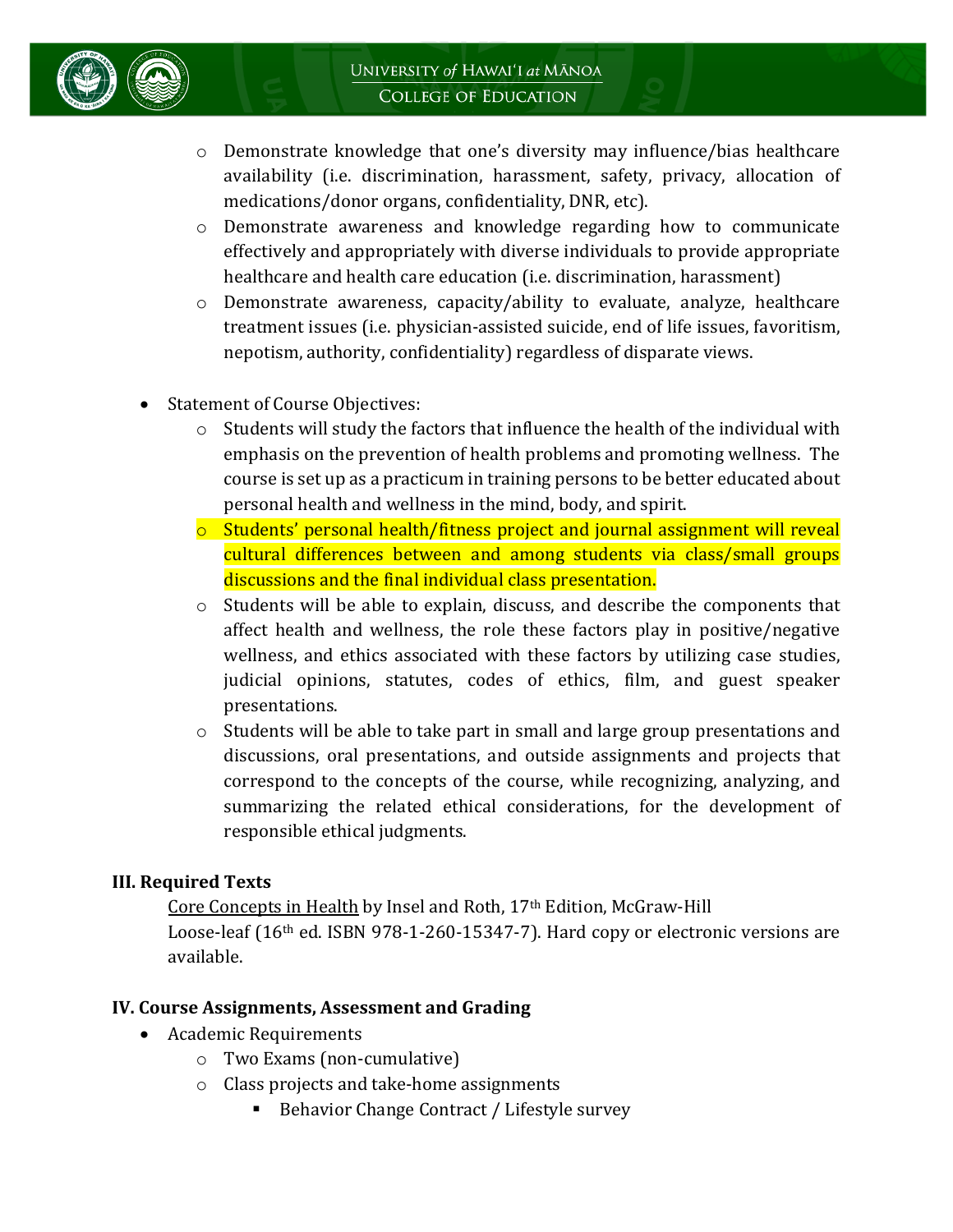

- Daily/weekly Journal
- **Finance, weekly budget**
- Exercise/Activity Journal
- **HR Calculation**
- **Nutrition Journal**
- Volunteer/Community Service (6 hours)
- Wellness Worksheets
- Ethical Written Responses/Oral Discussions
	- Contraception/Abortion
	- Sexuality
	- Intimate Relationships
	- Alcohol Misuse/Tobacco
	- Death and Dying
	- Environment

Class participation required (especially in ethical discussions and presentations)

- Administrative Requirements.
	- o **Assignments must be turned in on time, thereafter assignments will NOT be accepted**. **DO NOT EMAIL ASSIGNMENTS.**
	- o Make up exam(s) will be provided for an **excused** absence only with prior approval from the instructor.
	- o A grade of "I" (incomplete) will be awarded only in cases where there was proven hardship in the completion of the course requirements. Must keep me informed throughout the semester. Email me: ikimura@hawaii.edu or Call: (808) 277-7586
	- o **Grading Scale**
		- $A- -A+ 90-100\%$
		- B- B+ 80-89%
		- $C- C+ 70-79%$
		- $D D + 60-69$
		- $F = 59\%$  or lower
- Evaluation of Performance and Grading

| Projects/Assignments/Discussions            | 75 pts    |
|---------------------------------------------|-----------|
| Journal Assessment (2)                      | 25 pts    |
| Exams                                       | $200$ pts |
| <u>Pop Quizzes – bonus pts add to total</u> | $10$ pts  |

**Total 300 pts**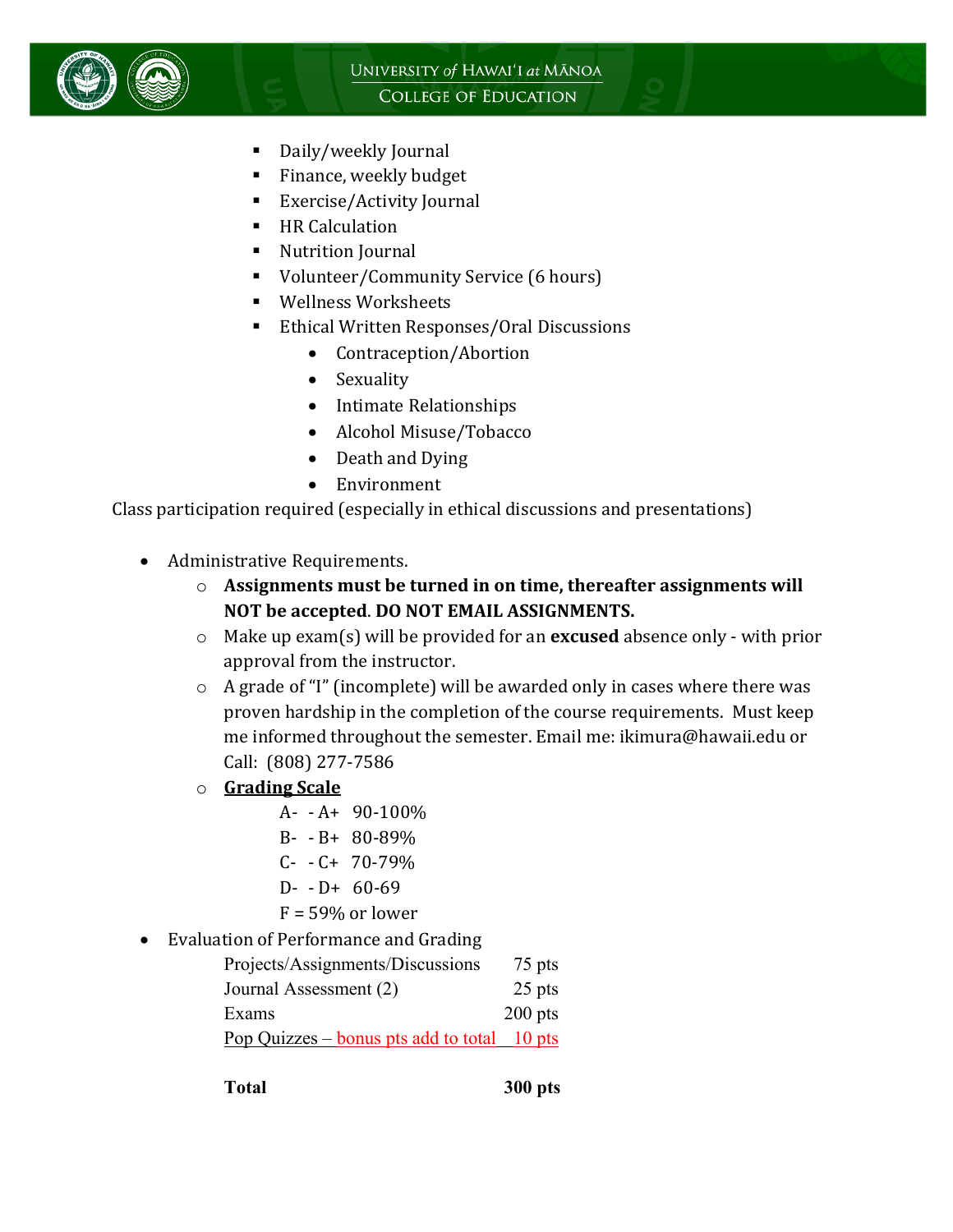

| Week          | Period          | Topic                                                                                                                                                                        | Readings      | Exams and<br>Assignments                                                   |
|---------------|-----------------|------------------------------------------------------------------------------------------------------------------------------------------------------------------------------|---------------|----------------------------------------------------------------------------|
| 1             | 09/26-09/30     | Syllabus<br>Taking charge of your<br>health; Stress: The<br>constant challenge;<br>Psychological Health;<br>Sleep                                                            | Chapter 1-4   | Life-style survey                                                          |
| $\mathcal{L}$ | 10/03-10/07     | Self-Evaluation<br><b>Physical fitness</b><br>evaluation/Project<br>Journals: weekly/daily;<br>Nutritional & Exercise<br>Nutrition basics; Exercise<br>for health & fitness, | Chapter 10-11 | Pre-test fitness<br>Exercise/activity<br>Journal<br>Nutritional<br>Journal |
| 3             | $10/10 - 10/14$ | Exercise for health & fitness;<br>Weight Management                                                                                                                          | Chapter 11-12 |                                                                            |
| 4             | 10/17-10/21     | Weight Management                                                                                                                                                            | Chapter 12    |                                                                            |

|   | 10/24-10/28 | Cardiovascular Health &<br>Cancer                                                                             | Chapter 13    |         |
|---|-------------|---------------------------------------------------------------------------------------------------------------|---------------|---------|
| 6 | 10/31-11/04 | Drug use and Addition<br>Alcohol and Tobacco                                                                  | Chapter 8-9   | Exam #1 |
|   | 11/07-11/11 | Intimate Relationships &<br>communication, Sexuality,<br>Pregnancy, childbirth,<br>Contraception and Abortion | Chapter 5-7   |         |
| 8 | 11/14-11/18 | Immunity and Infection<br><b>Environmental Health</b>                                                         | Chapter 14-15 |         |

|    | 11/21-11/25     | Conventional and            | Chapter 16-17 |                          |
|----|-----------------|-----------------------------|---------------|--------------------------|
|    |                 | complementary               |               |                          |
|    |                 | medicine, Personal          |               |                          |
|    |                 | Safety                      |               |                          |
| 10 | 11/28-12/02     | The Challenge of            | Chapter 18    | <b>Nutritional</b>       |
|    |                 | Aging/Ageing                |               | Journal due              |
| 11 | 12/05-12/09     | Self-test and Re-evaluation |               | <b>Fitness Retest</b>    |
|    |                 |                             |               | <b>Exercise/activity</b> |
|    |                 |                             |               | Journal due              |
| 12 | $12/12 - 12/16$ | Presentations               | Personal      | Exam $#2$                |
|    |                 |                             | projects      |                          |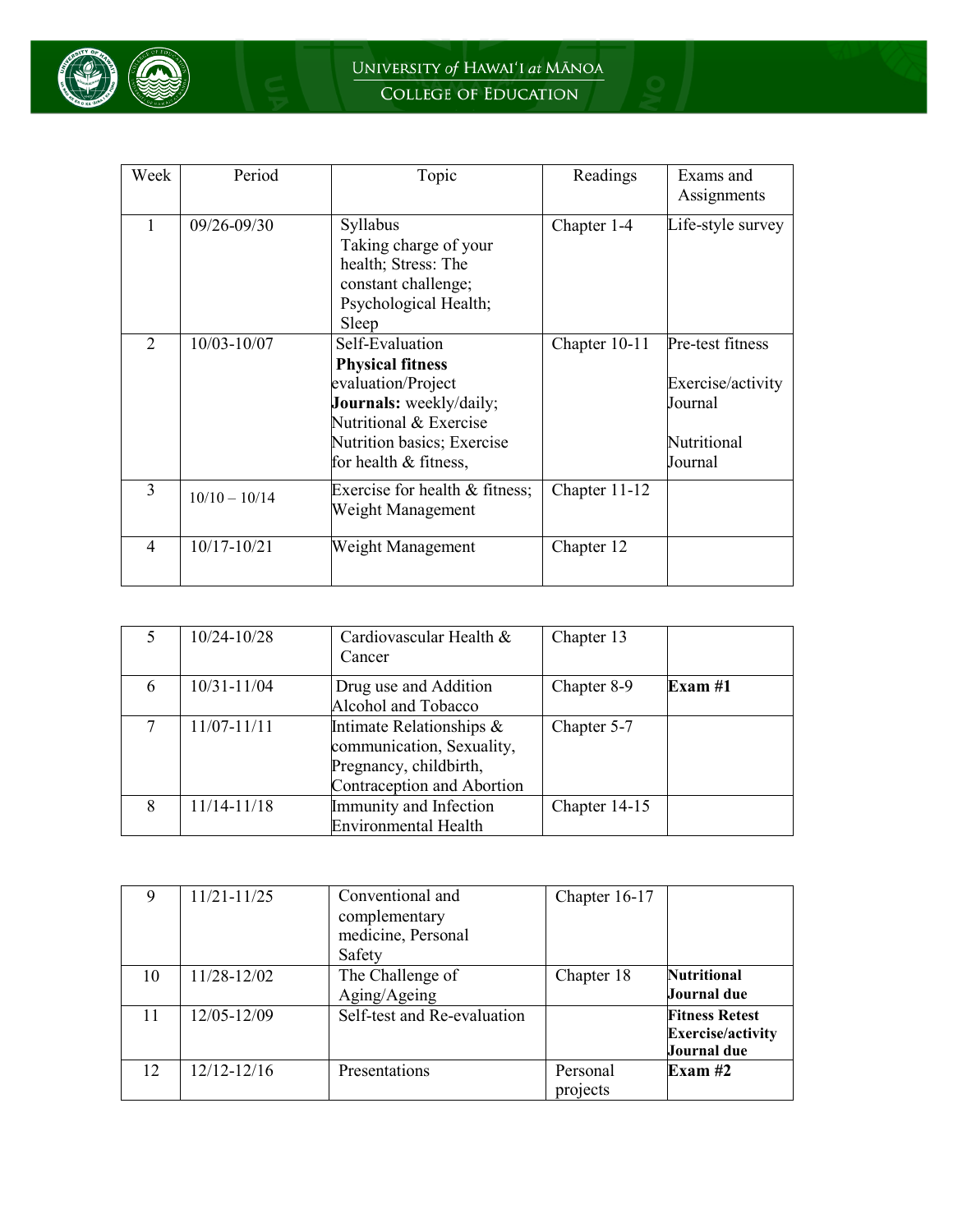## **V. Expectations of Students/Evaluations of Students**

Students are expected to attend all classes and to have **read** the required class material for the day it is covered in lecture. For **every hour** in our courses, expect to spend **2 hours** outside of class (studying, preparing, and completing assignments).

- **No media, headphones, or mobile phones during class.**
- **Appropriate use of computers during class is expected**
- **Cameras "ON" during Zoom meetings. Points deducted for cameras "OFF."**
- **Computers, Wifi connection, etc., must be working properly.**

### **VI. DISPOSITION/PROFESSIONALISM**:

Professional dispositions are critical to our profession. The instructor expects students to consistently behave in a professional manner and represent the University to the best of their abilities.

Dispositions expected include the following:

- Attending class prepared and ready to learn, which includes bringing textbooks, computers, writing implements/tools
- Communicating in class with issues that are representative of class discussion
- Communicating in ways that demonstrate cultural sensitivity
- Asking questions that are relevant to class topics (questions regarding specific grading of, tests, quizzes, papers, or projects should be asked when time is given, after class, or by making an appointment via email or video conferencing).
- Showing respect for each other and the instructor during class, which means being engaging in the lesson and not using phones, texting, or Internet
- Addressing the instructor and classmates in an appropriate manner, which includes controlling tempers refraining from yelling or arguing
- Dressing appropriately for class and field experiences
- Completing assignments that reflect individual effort
- Adhering to policies pertaining to academic integrity (cheating, plagiarism, using other classmates assignments, turning in one assignment for multiple classes)
- **Typing all work and turning in by the assigned due date**
- Showing initiative on assignments, using feedback from instructor, and consistently turning in quality work
- Participating full in group assignments and collaborative work and shows flexibility with classmates

If dispositions continue to be a concern, then administrative action will be sought, which could include a failing grade for the class and or dismissal from the program.